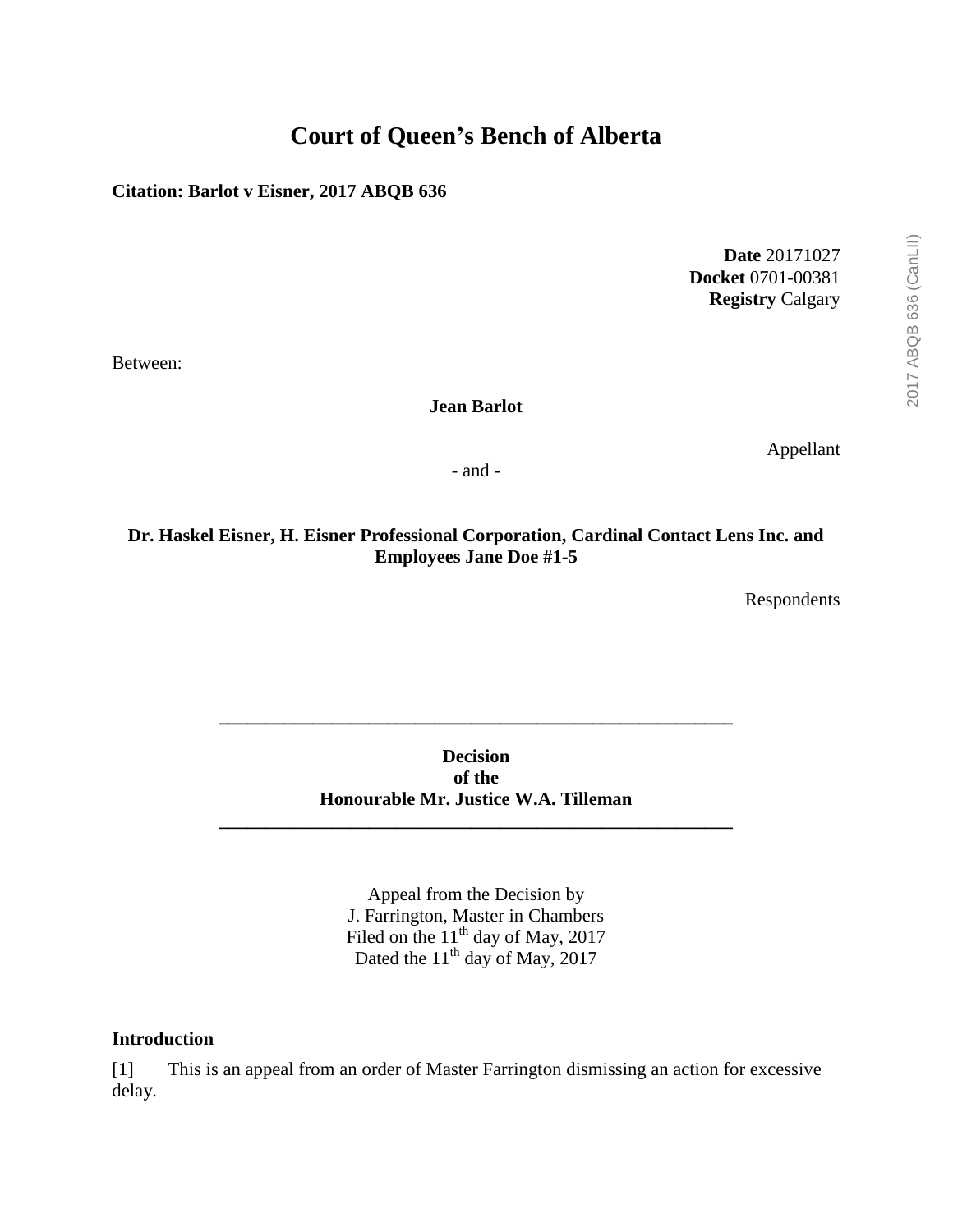[2] In 2007, Jean Barlot sued the defendants for negligence and breach of contract relating to the allegedly faulty prescription and manufacture of contact lenses, which he claims caused serious damage to his eyes. While the claim was begun with moderate alacrity, it soon became bogged down in delay and procedural orders until late 2013, after which time very little occurred. Counsel for Mr. Barlot have come and gone over the years, and he represented himself in this appeal and in the application appealed from.

### **Facts Relevant to this Appeal**

[3] On November 21, 2013, Master Mason signed a consent order compelling the parties to comply with a litigation plan. Clause 1 of this order compelled Mr. Barlot to confirm that, "any and all primary expert assessments of the Plaintiff's have been scheduled, and will advise of the nature or type of expert retained and the date of assessment," by January 15, 2014. Upon receipt of the expert reports, the defendants were to schedule any rebuttal experts within two months, and both parties were to take steps to set the matter down for trial before June 30, 2014.

[4] On January 15, 2014, Mr. Barlot's counsel wrote to opposing counsel indicating that examinations had indeed been scheduled. On April 9, 2014, Mr. Barlot's counsel emailed opposing counsel, indicating that one letter from Dr. Williams had finally been received, while another, from Dr. Demong, was outstanding. Much later, on August 8, 2014, Mr. Barlot also received an expert document review prepared by Western Medical Assessments.

[5] There is little evidence that any of these reports were served on the respondents. There is one letter from Mr. Barlot's former counsel to Mr. Barlot indicating his understanding that the Williams letter and a Demong letter were served by a previous counsel, and that the Western Medical Assessment need not be served until trial dates were set. But there is no direct corroborating evidence, either in affidavits of service or records of correspondence acknowledging receipt, that the respondents ever received either letter. The Williams letter and the document review are now on the record for the purposes of the delay application; however, the Demong letter is not and there is absolutely no evidence that it ever existed. As for the document review, both parties agree that it was recently served on the respondents after they brought the delay application. As they did not receive any reports, the defendants did not arrange for rebuttal assessments and the parties were no closer to setting trial dates in June.

[6] Finally, in October 27, 2014, Mr. Barlot's counsel sent a formal offer to settle for \$75,000.00 to the defendant.

[7] On November 23, 2016, counsel for Cardinal, a co-defendant, filed an application to dismiss the action for long delay pursuant to Rules 4.31 and 4.33.

[8] On May 11, 2017, Master Farrington granted the application and dismissed the action. This is an appeal from that decision.

### **Law and Analysis**

### **Standard of Review**

[9] The standard of review for an appeal from a Master is correctness: *Bahcheli v Yorkton Securities Inc,* 2012 ABCA 166 at para 30.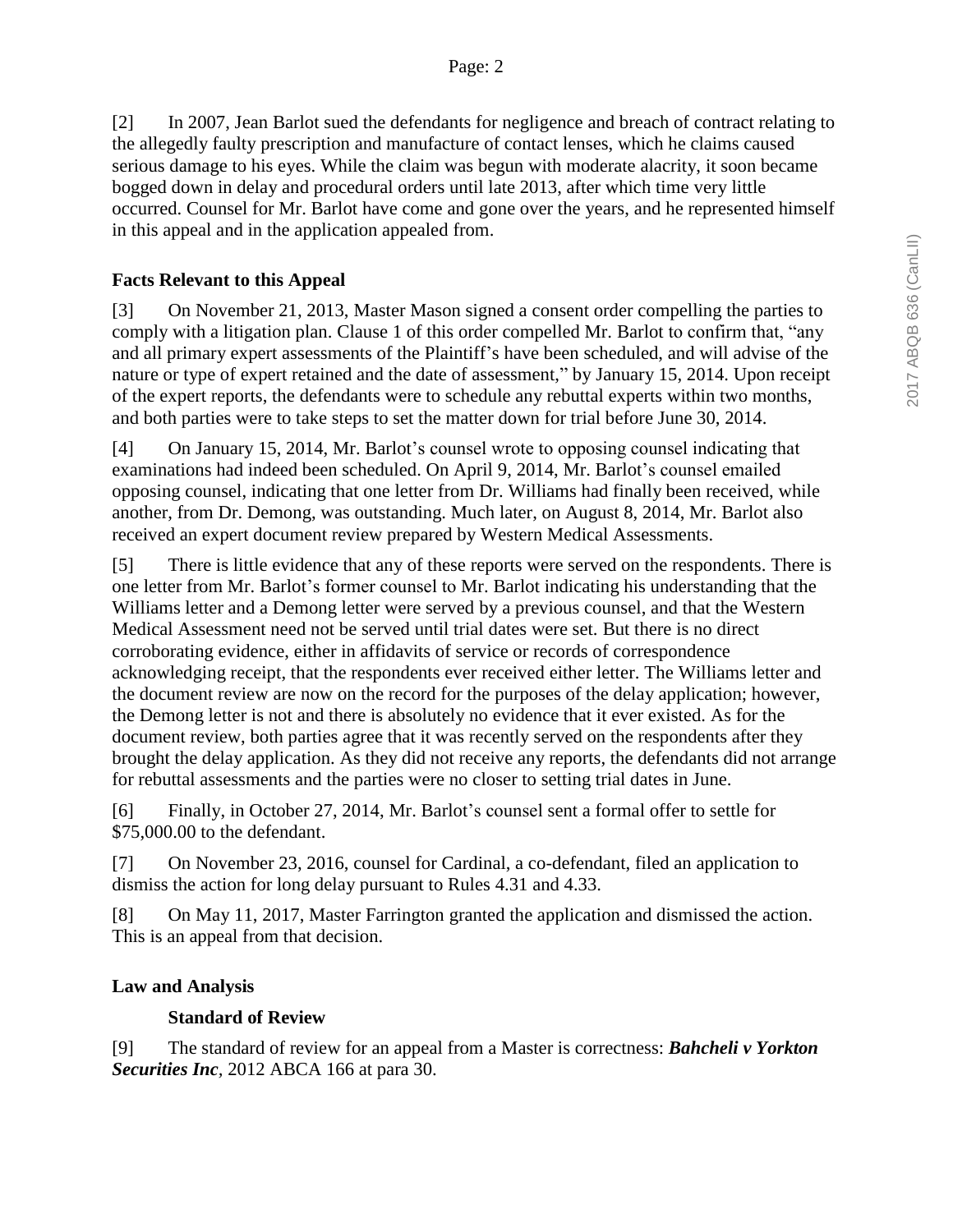### **Section 4.33**

[10] Rule 4.33 of the *Alberta Rules of Court*, Alta Reg 124/2010, insists that, "[i]f 3 or more years have passed without a significant advance in an action, the Court, on application, must dismiss the action as against the applicant."

[11] This "drop dead rule" is serious; it is not a case management tool. "It is not designed to regulate the efficient prosecution of actions, but rather to prune out actions that have truly died": *Ursa Ventures Ltd v Edmonton (City)*, 2016 ABCA 135 at para 10. It therefore acts as a limitations period. A clock begins running after every significant action occurs, and stops three years after that date. Justification for delay is irrelevant to the Rule, and steps that are begun, but not completed do not advance an action.

[12] The *Alberta Rules* are governed by rule 1.2, which mandates that claims be pursued in a "timely and cost effective manner." Rule 4.1 also holds parties responsible for, "managing their dispute and for planning its resolution in a timely and cost-effective way."

[13] The courts must use a functional approach in interpreting and applying the Rules.

Under the delay Rules the functional approach inquires whether the advance in an action moves the lawsuit forward in an essential way considering its nature, value, importance and quality. The genuineness and the timing of the advance in the action are also relevant. This analysis is undertaken in the context of the particular lawsuit. The focus is on substance and effect, not form: *Ursa* at para 19.

[14] A formulaic step which does not substantially advance any contested issue towards resolution is not a functionally significant advance. A Court must take a macro, contextual view of the action as a whole, "framed by the real issues in dispute, and viewed through a lens trained on a qualitative assessment. This necessarily involves assessing various factors including, but not limited to, the nature, value and quality, genuineness, timing, and in certain circumstances, the outcome of what occurred": *Nash v Snow*, 2014 ABQB 355, paras 29-30.

[15] Turning to this case, the courts have decided that retaining an expert, or commissioning an expert report as Mr. Barlot has done, does not on its own constitute a significant advance. In *Matco Investments Ltd v Dhow Properties Ltd.*, 2010 ABQB 104, Hughes, J ruled that, "the retention of an expert and the subsequent advice of the expert...without more, did not materially advance the lawsuit": para 30, especially as the other party had never been notified of the retention of the expert, let alone served with his report. Furthermore, Hughes, J ruled that, "the retaining of an expert, after the date the expert report was to have been served by Matco, was an act, in my view, that satisfied a prior commitment," and therefore did not restart the clock: para 32.

[16] Similarly, in *Barath v Schloss*, 2015 ABQB 332, a party failed to serve an expert report on the other side until long after it had been prepared. Lee, J ruled that the preparation did not amount to a significant advance, as "without the shared knowledge of the expert report, the parties could not make any decisions with respect to its conclusions.... It is not enough to simply advise that an expert report is being prepared, given that the significance of the expert report only occurs on the day it was delivered to counsel for the Respondents": para 10. A party therefore may not rely on an export report, that has not been previously disclosed, in defence of a drop dead application. This would not be in keeping with the *Alberta Rules*. In my view, the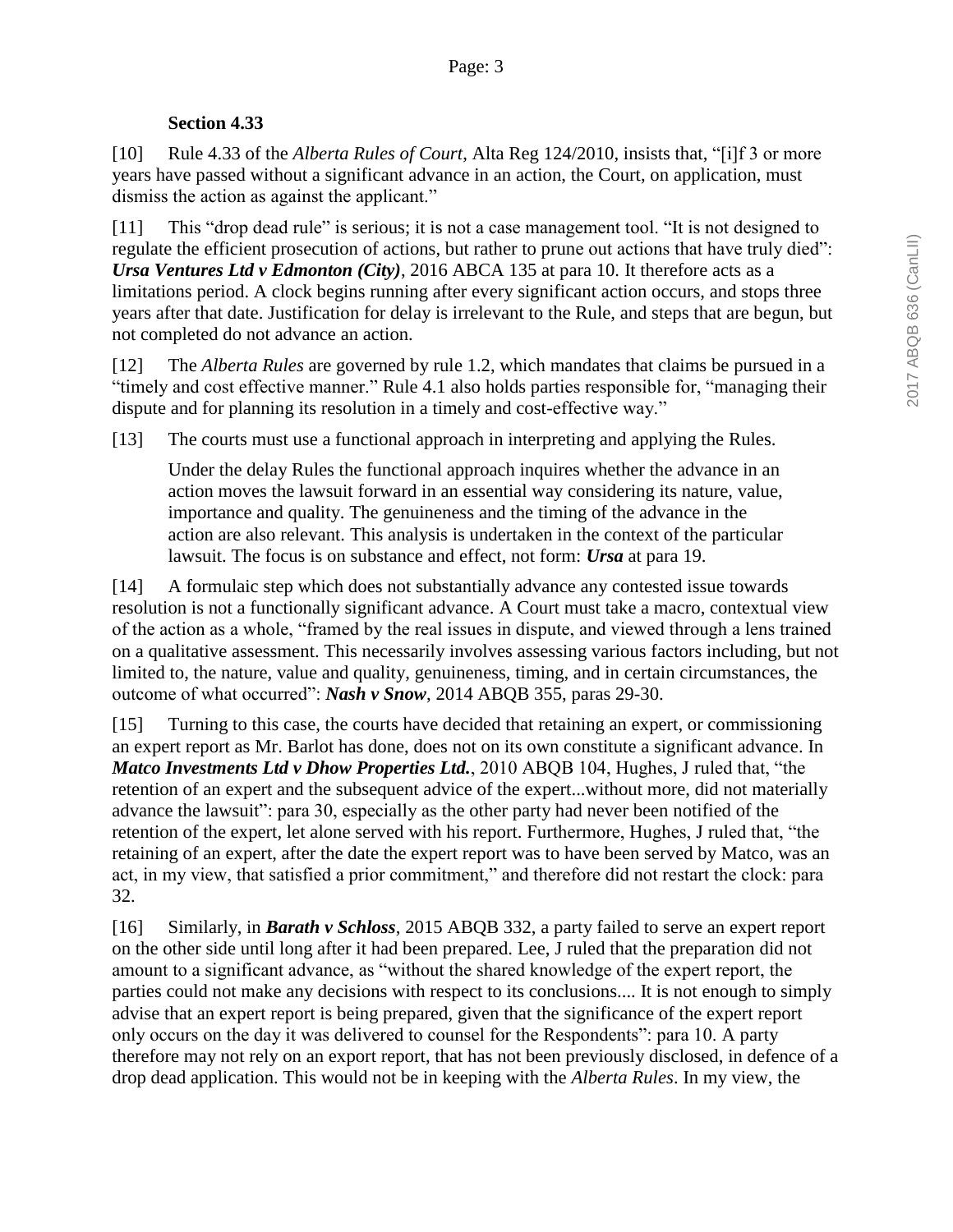report must be disclosed to advance the primary litigation, not to prove a "significant advance" in drop dead proceedings.

[17] In *1406998 Alberta Ltd v Dorbandt*, 2017 ABQB 321, a party had served an "expert report" that read as an opinion that did not specifically quantify the alleged loss. Master Schlosser rejected that this report was a significant advance: "the question is then: 'Is this report of any significant assistance in determining any of the issues in the Pleadings?' In my view it is not.... It does not advance this action because it does not discharge the primary burden of proving the extent [of the loss]": para 29.

[18] In *Nash,* Topolniski, J, at paragraph 47, considered when a settlement offer could constitute a significant advance. "[T]he settlement offer... [does not] effectively reset the clock on delay. I agree that a significant advancement towards resolution can mean advancement to settlement. However, a functional analysis mandates something more than a bare offer to settle in the three year window; it must result in progress of some sort in the action.... The result might have been different if the settlement discussion resulted in a narrowing of the issues or other agreement that streamlined the trial or other process on the resolution continuum."

## **Appellant's Position**

[19] Mr. Barlot argued that any of (1) his counsel's letter on January 15, 2014, confirming the scheduling of examinations, (2) the subsequent provision of expert reports to Mr. Barlot on February 28 and 8 August, 2014, or (3) the October 2014 offer to settle, constituted the last significant advances. Any of these would render the respondent's filing of the motion on November 23, 2016, premature. Further, Mr. Barlot argued that the November 2013 consent order to the litigation plan in some measure was an agreement to delay, as acquiring expert reports would take time, and so the period between the consent order and preparation of the reports should be considered as waived by the respondent.

### **Respondent's Position**

[20] The respondents' argument is simple: that the last significant advance was the consent order of November 21, 2013, and this Order in no way amounted to an agreement to delay. Furthermore, the respondents suggest that the consent order might not even constitute a significant advance, as no substantive advance in the litigation was achieved by it.

### **Discussion**

[21] The January, 2014 letter indicating compliance with the consent order is not a significant advance in itself. At best, it indicates a tentative satisfaction of the prior commitment to schedule expert reports: *Matco*, para 32. The expert reports themselves also do not constitute significant advances. There is nothing on the record to indicate they were ever served on the defendant, as was required by clause 3 of the consent order. Even if they had been provided, they may likewise only have served to satisfy the commitment made under the consent order, thus not constituting a separate advance.

[22] Even absent the service requirement of the consent order, it is unlikely that these reports could be seen to have advanced the action, as they were not deployed in any manner towards resolution or trial proceedings.

[23] Finally, the offer to settle contains no factual or legal details. It is a "bald offer" and is in no way constructive towards advancing the action.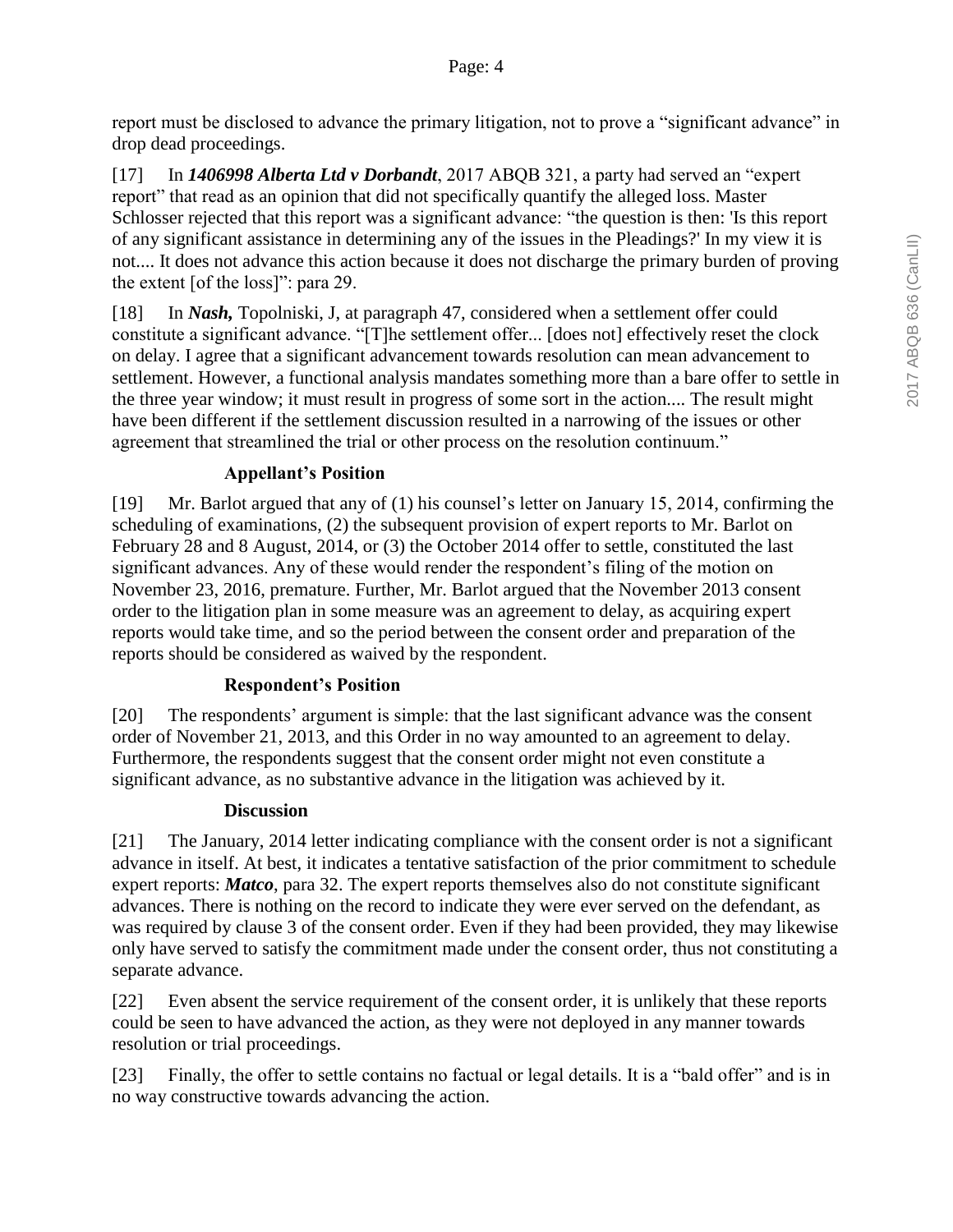[24] It is true that Rule 4.32 allows for parties to agree to a period of delay. However, both parties must be served with that agreement, setting out the nature and extent of the delay consented to. In the case of *Young v A. Dei-Baning Professional Corporation,* 1996 ABCA 213, the Alberta Court of Appeal held that while a consent order and request for case management did amount to a waiver of delay that had occurred up to that moment, they absolutely were not an agreement to further delay. The Court ruled instead that, "any delay on the part of the respondent occurring after the implementation of that process warranted special consideration and censure": para 15.

[25] The Court of Appeal also ruled in *Flock v Flock Estate*, 2017 ABCA 67, leave to appeal to SCC refused, 37552 (19 October 2017), that any agreement to delay must be express. In that case, the appellant had engaged in conduct, including suggesting that the litigation be "put on hold" in contemplation of mediation, agreeing to adjourn the setting of trial dates and working towards implementing a litigation plan, which the chambers judge found to have lulled the respondent into believing that time limits would not be enforced. Schutz, JA, for the Court reversed this ruling, holding at paragraph 22 that, "silence is not acquiescence, and acquiescence does not amount to an "express" standstill agreement. Plaintiffs cannot be "lulled" into inactivity by vagueness about the reach of this mandatory rule." And at paragraph 24 that, "there is no duty upon an applying party to expressly advise a responding party that it does not acquiesce to delay: the rule imports no such duty."

[26] The test in rule 4.33 is not whether an action advances the litigation, but whether it *significantly* does. I conclude that the consent order of November 21, 2013, did not amount to an agreement to delay, and, being a court order, was the last potentially significant advancement in this litigation. In the result, I would deny the appeal and confirm that the action should be dismissed under rule 4.33.

### **Section 4.31**

[27] The *Alberta Rules* speak to another concern relating to delay. Rule 4.31(1) states that if delay occurs in an action, the Court may dismiss the claim if it determines that the delay has resulted in significant prejudice. The more significant the prejudice caused, the less inordinate the delay must be. The Court acknowledged this in *Humphreys v Trebilcock,* 2017 ABCA 116, at para 123, when they suggest that tolerance for delay should be lower for more prejudicial allegations such as fraud. "[A]ny delay may not escape being characterized as inordinate delay if the non-moving party advances a fraud claim."

[28] Rule 4.31(2) states that if the Court finds that the delay is inordinate and inexcusable, that delay will be presumed to have caused significant prejudice. The focus in subsection (2) is on the nature of the delay. Delay that is both inordinate and inexcusable will lead to a rebuttable presumption of prejudice.

[29] The Court of Appeal in *Trebilcock* defined delay.

"Delay is a relative concept" It is the product of a comparison between the point on the litigation spectrum that the non-moving party has advanced an action as of a certain time and that point a reasonable litigant acting in a reasonably diligent manner and taking into account the nature of the action and stipulated timelines in the rules of court would have reached in the same time frame. One measures progress in a specific action and compares it against the progress made by the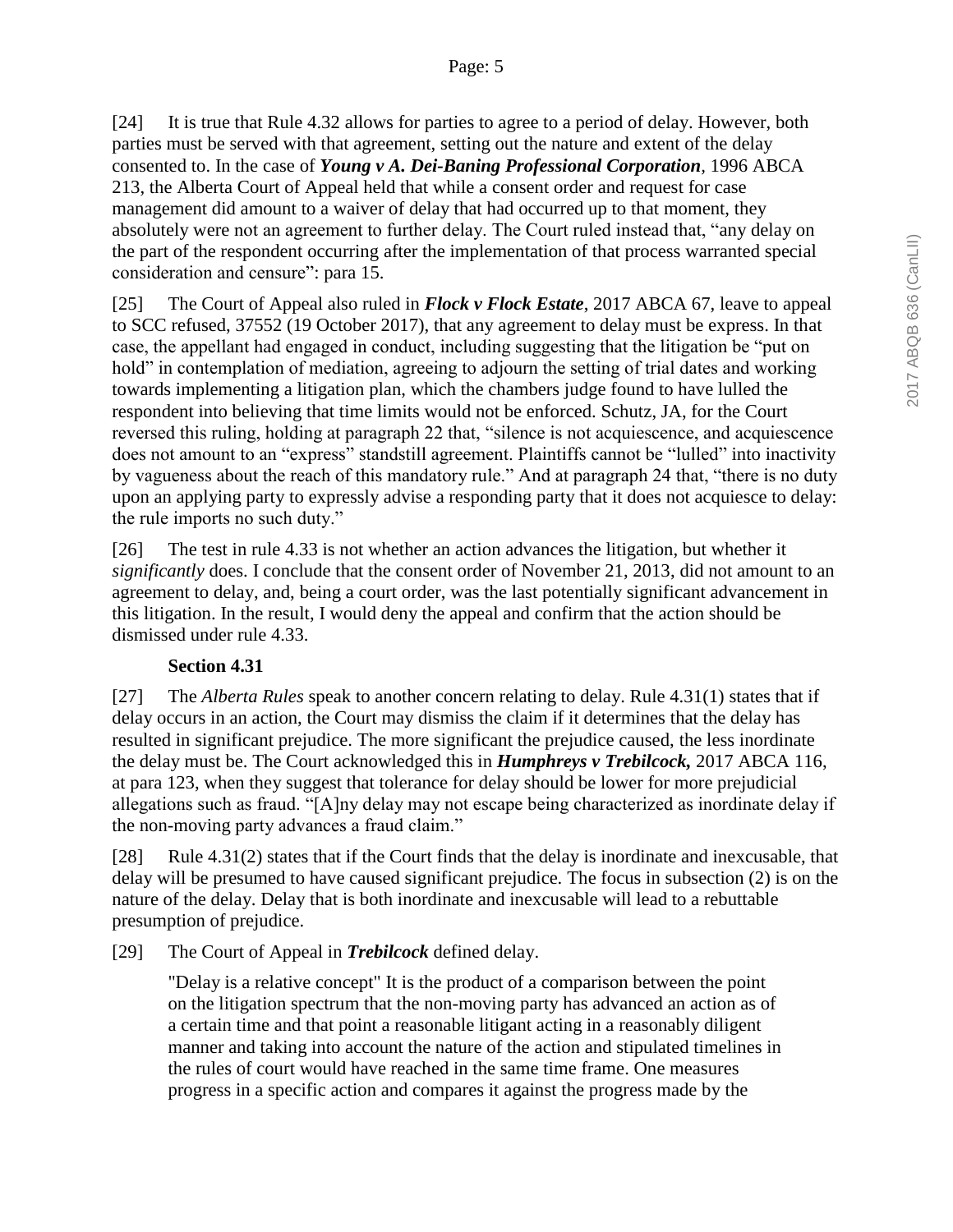comparator - the reasonable litigant advancing the same claim under comparable conditions: para 115.

[30] The Court held that to constitute delay under subsection (1) that delay should be inordinate in comparison with the delay which might ordinarily reasonably occur in the course of the litigation.

[31] The Court then turned to defining "significant prejudice." They first analysed "significant."

"Significant", in the context of a procedural court rule focusing on delay, means prejudice that is more than minor or trivial. It must be important enough to justify the attachment of a serious consequence adverse to the interests of the nonmoving party. Webster's Third New International Dictionary offers this potential meaning: "deserving to be considered: important, weighty, notable". The Oxford English Dictionary states that significant may mean "[i]mportant, notable": para 128.

[32] Prejudice can take two forms. Litigation prejudice relates to the conduct of the litigation. Particularly, it relates to erosion of the evidentiary record. Documents are lost, witnesses' memory fades. The courts also recognize the possible non-litigation prejudice that a litigant can suffer. These are the various collateral consequences of being involved in prolonged and uncertain litigation, including effects on personal health, reputation and business interests. In criminal law delay jurisprudence this is known as the "security interest": *R v Rahey*, [1987] 1 SCR 588 at 647.

[33] Rule 4.31 is a discretionary rule aimed at allowing a judge to comprehensively assess the litigation as a whole to establish whether it should continue, regardless of what procedural milestones have been met to keep the case alive.

[34] The respondents rely on both subsections of the rule. They say that there has been inexcusable delay throughout the case since 2007, save for a recent period in 2016-2017, which Mr. Barlot attributed to some health concerns. The respondents also say that they have suffered prejudice as a result of this delay. For example, Nigel Seddon, employee and former owner of Cardinal Contacts, one of the co-defendants, filed an affidavit outlining the litigation prejudice they had suffered. He raises four points: (1) the company is under new ownership, (2) relevant witnesses have left the company, (3) manufacturing processes have since changed, making it unlikely that witnesses could speak confidently to the process followed in preparing the contact lenses, and (4) all documentation pertaining to the lenses, and their production for Mr. Barlot twelve years ago, has since been destroyed.

[35] In general, Mr. Barlot argues that any delay on his behalf was not the result of bad faith, and is excusable. He has been battling a variety of ailments. Meanwhile, he had to change counsel at several moments of the litigation, and the handovers of the file do not appear to have gone smoothly.

[36] Even if I were to hold that delay on the part of Mr. Barlot was excusable due to issues with counsel and his health, this is the tenth year of this litigation, and twelfth since the alleged tort occurred. Because key documents and witnesses are gone or have moved on, I accept the defendant's evidence of significant litigation prejudice caused by the delay, meaning I would alternatively dismiss the appeal, and Mr. Barlot's claim, under rule 4.31(1).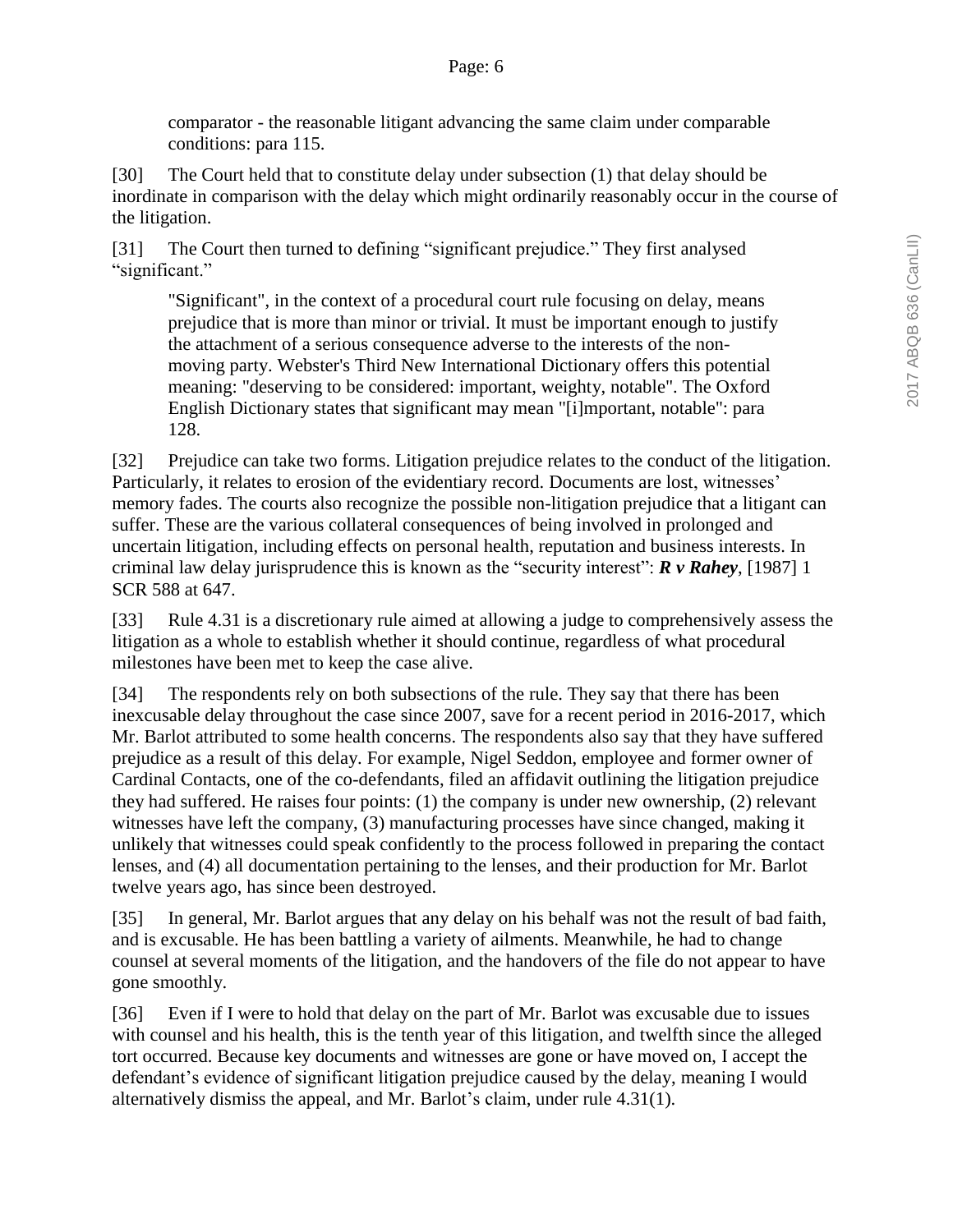### **Rationale for the Delay**

[37] As stated above, Mr. Barlot argued that he had no intention of causing delay; much of it was the result of a change of counsel as well as his own lengthy illness in 2016. The record does indicate that there was some turbulence in his legal representation that certainly could have caused delay, and he did provide the defendants with various doctor's letters as to his illness throughout 2016 and into 2017. Further, Mr. Barlot, and indeed his former counsel, seem to have been under the erroneous impression that a previous counsel had indeed served the expert reports on the defendants.

[38] Mr. Barlot also alleges bad faith on the part of defence counsel for proceeding with this application despite his repeated requests for adjournments to allow his health to recover and to retain new counsel.

[39] As referenced above, Rule 4.1 states that parties "are responsible for managing their dispute and for planning its resolution in a timely and cost effective way." The courts do not usually become involved in this process unless asked, and certainly should not become so at the late stage of deciding a drop dead application. If Mr. Barlot was concerned about delay accumulating due to his poor health or difficulties retaining counsel, it was his or his counsel's responsibility, not the respondents' or the court's, to know the rules and manage this risk through applying for the assistance. For example, Mr. Barlot could have made use of rule 4.7(2), which allows a Court on application to "adjust or set dates by which a stage or step in the action is expected to be complete," or rule 4.10, which allows parties to hold a case conference to manage the litigation.

[40] But rule 4.33 operates as a mandatory limitations period. A Court has no discretion to allow exceptions to it: *Wilson (Next Friend of) v Aspen View Regional School, Division No 19,*  2014 ABQB 741 at para 23. If the defendants had instead brought the application primarily in relation to rule 4.31, Mr. Barlot may have been able to show that the delay was not "inexcusable"; however, even then the defendant could have shown that the delay, excusable or not, caused significant prejudice to their interests.

[41] Regardless of the above, the record shows that Mr. Barlot's requests for adjournments to retain new counsel and to allow his health to improve occurred after the delay application was brought. At that point the delay had already crystallized. While it is possible that Mr. Barlot's claim has merit, court resources are a scarce public good and must be distributed early in the process.

### **Conclusion**

[42] Delay in the justice system is a serious problem throughout Canada. Finding court time is an especially serious problem in Alberta, a jurisdiction plagued by notorious institutional delays: *R v Vader*, 2016 ABQB 55 at para 94, *R v Lam*, 2016 ABQB 489, paras 113-116. The Supreme Court of Canada in *R v Jordan***,** 2016 SCC 27, on the criminal side, and *Hryniak v Mauldin,* 2014 SCC 7, relative to civil matters, has called for a cultural shift in the legal profession and judiciary towards resolution-focussed proceedings to combat delay. As the Alberta Court of Appeal explained in *Trebilcock* at paragraph 90,

...People understandably expect that the mechanisms our state has constructed for the resolution of disputes will process them at a reasonable rate and not allow